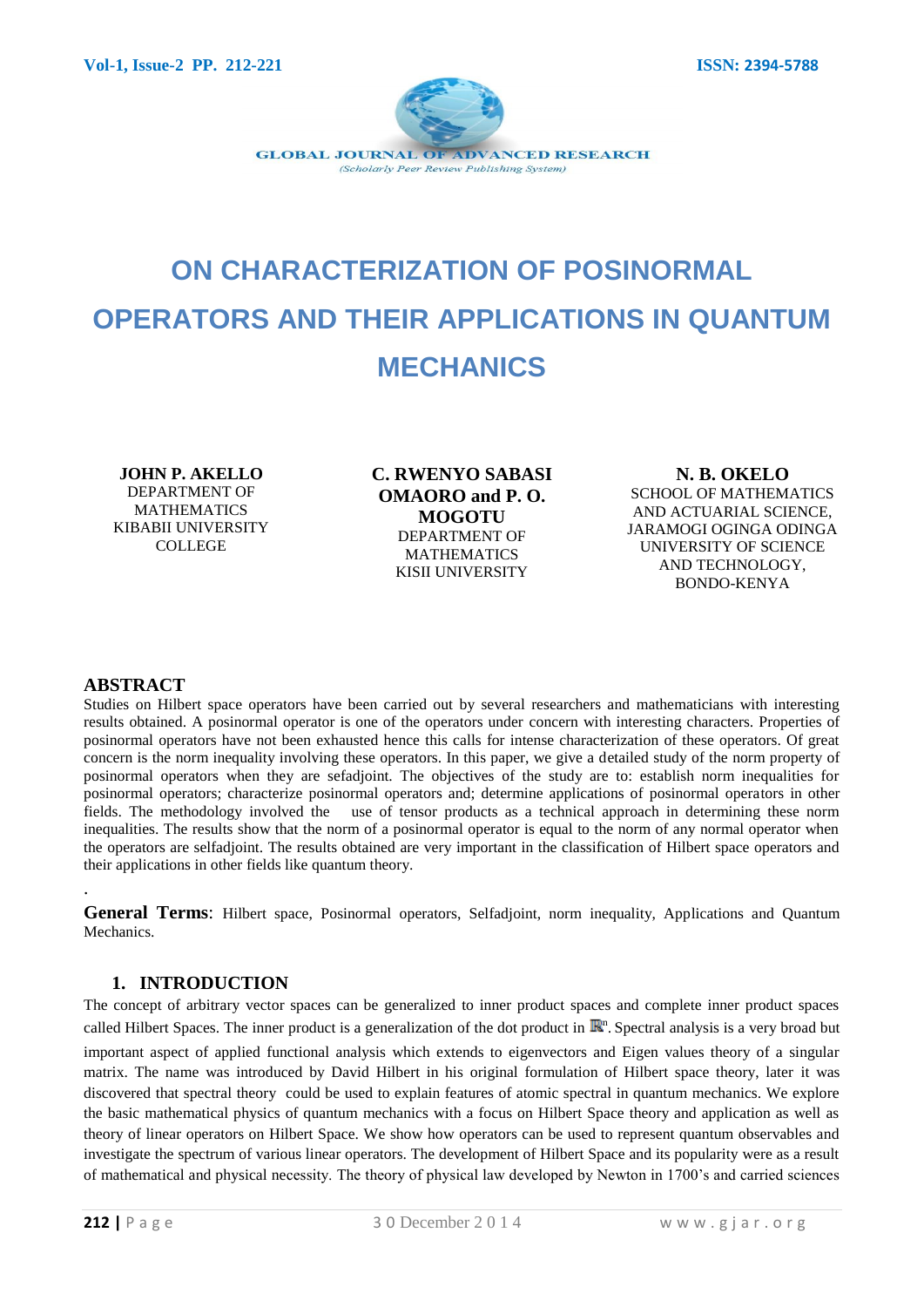

through centuries of progress and success but later in early 1900's Newton's laws would not withstand the test of time hence the emergence of quantum mechanics as there was need for description of physical systems. Also in mathematics, quantum mechanics began at the time of Von Neumann when he introduced the concept of a finite dimensional vector space and he together with other mathematicians realized the necessity of mathematical formals we call Hilbert space.

## **2. BASIC CONCEPTS AND PRELIMINARY RESULTS**

Here we start by defining some key terms that are useful in the sequel.

**Definition 2.1:** A vector space V over a field F is the set V together with two operations + and x such that; Addition is associative, commutative, has identity elements and inverse element and multiplication has identity, scalar multiplication and is distributive over scalar and vector addition.

**Definition 2.2:** An inner product on a vector space X is a function that takes each ordered pair  $(x, y)$  of elements of X to number  $\langle x, y \rangle$  of the elements of K (where K is the scalar field of X). That is, with every pair of vector  $(x, y)$  with the following properties:

- $\forall x \in X$ 1.  $\langle x, x \rangle \ge 0$
- 2.  $\langle x, x \rangle = 0$  if and only if  $x=0$
- 3.  $\langle x + y, z \rangle = \langle x, z \rangle + \langle y, z \rangle$   $\forall x, y, z \in X$
- 4.  $\langle ay, z \rangle = a \langle y, z \rangle$  for all a  $\in$ K, where K is the scalar field of X and  $\forall y, z \in X$ ,
- 5.  $\langle y, z \rangle = \langle z, y \rangle^* \forall y, z \in X$ .

**Definition 2.3:** An inner product on X defines a norm given by  $|x| = \sqrt{\langle x, x \rangle} = \langle x, x \rangle^{1/2}$  and a metric on X given by  $d(x,y) = ||x-y|| = \sqrt{\langle x-y, x-y \rangle}$ .

**Definition 2.4:** A Hilbert space is a complete inner product space, examples of Hilbert space include, the Euclidian space  $\mathbb{R}^n$  and the unitary space  $\mathbb{C}^n$ 

**Definition 2.5:** Trace is the sum of elements in diagonal of an n x n square matrix.

**Definition 2.6:** Numerical range also referred to as field of values of complex n x n matrix A is the set  $w(A)$  =  $\left\{\frac{x^*X}{x^*} \mid X \in \mathbb{C}^n$ ,  $X \neq 0$ . Numerical radius is the largest absolute values of the numbers in numerical range. That is;  $r(A) = \text{Sup} \{ |\lambda| : \lambda \in w(A) \}$  where  $r(A)$  is a norm.

**Definition 2.7:** Spectral radius of a square matrix or bounded linear operator is the supremum among the absolute values of the elements in its spectrum.

**Definition 2.8:** An operator is a function T that maps one vector space X into another vector space Y. Normally an operator is required to be a linear mapping. We write  $T: X \to Y$  to mean that T is a function with domain X and range contained in Y.

**Lemma 2.9:** Let X, Y be normed linear spaces, and suppose that  $T: X \to Y$ , we write either  $T(x)$  or Tx to denote the image of an element  $x \in X$ .

- a. T is linear if  $T(\alpha x + \beta y) = \alpha T(x) + \beta T(y)$  for every x,  $y \in X$  and  $\alpha, \beta \in \mathbb{C}$
- b. T is injective if  $T(x) = T(y)$  implies  $x=y$
- c. The kernel of T is ker (T)=  $\{x \in X: T(x)=0\}$
- d. The rank of T is the vector space dimension of its range i.e. rank  $(T)=dim(range(T))$
- e. T is surjective if range  $(T) = Y$
- f. T is a bijection if it is both injective and surjective.

Proof. See [2].

**Lemma 2.10:** Assume that X and Y are normed linear spaces and that  $T: X \to Y$  is an operator, we use  $\|\cdot\|_x$  to denote the norm on the space X, and  $\| \cdot \|_{v}$  to denote the norm on Y.

a. T is continuous if  $f_n \to f$  implies  $T(f_n) \to T(f)$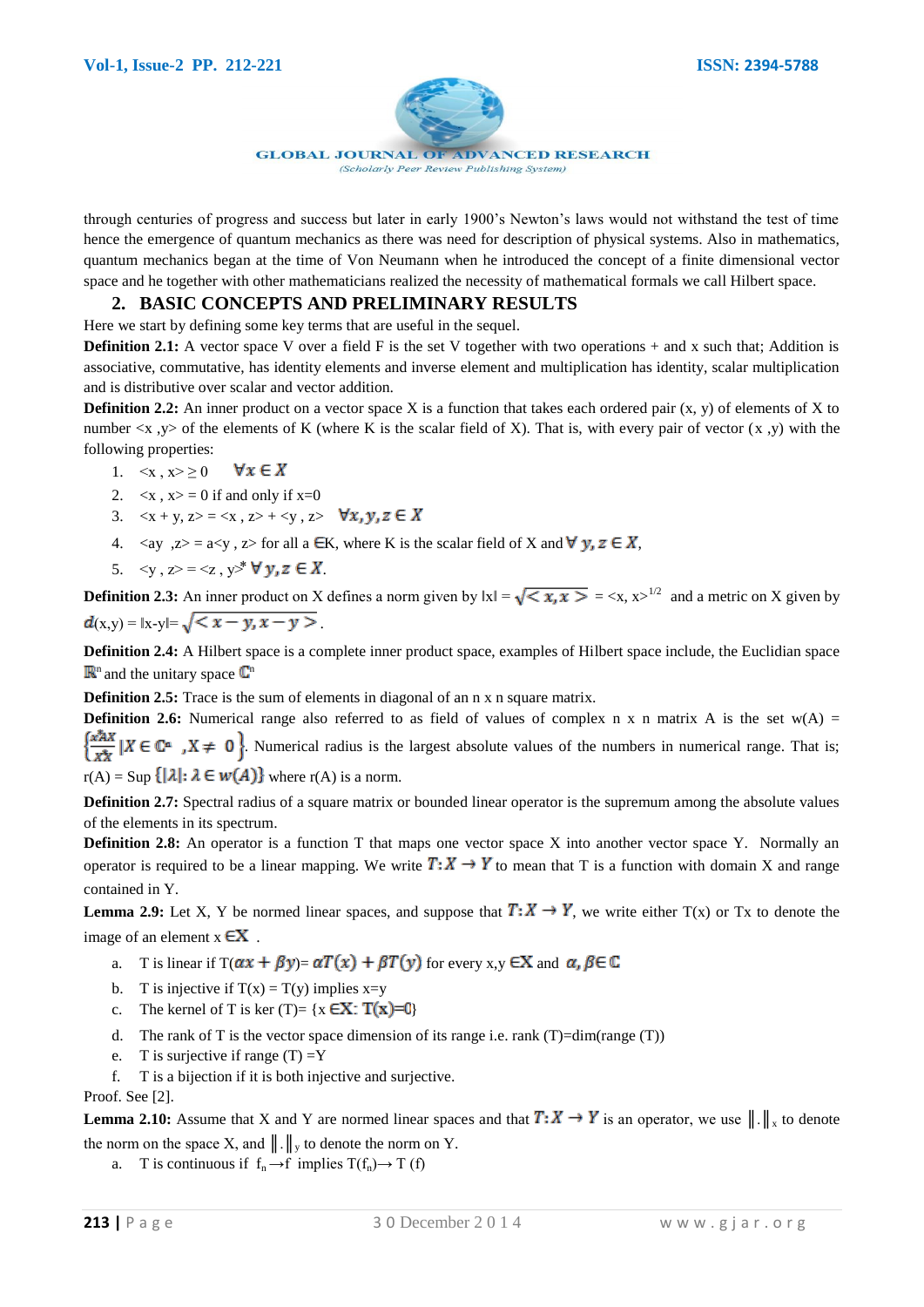

- b. T is bounded if there is a finite real number C so that  $||T(f)||_y \le C||f||_x$  for every  $f \in X$  the smallest such C is called the norm operator of T and is denoted by  $||T||$ . That is T is the smallest number such that,  $\forall$  f  $\in X$ ,  $||T(f)||_v \leq ||f||_v$
- c. For linear operators T, we wav have the fundamental fact that continuity and boundedness are equivalent, i.e. T is continuous  $\leftrightarrow$  T is bounded.

Proof. See [5].

**Definition 2.11:** A linear functional is an operator whose range is the space of scalars  $\mathbb{C}$ , that means that a functional is a mapping  $T : X \to \mathbb{C}$ , so  $T(f)$  is a number for every  $f \in X$ .

If T is a linear functional then we know that it is continuous if and only if it is bounded, also we find that  $T(f)$  is a scalar, and the norm of  $T(f)$  is just its absolute value  $|T(f)|$ 

**Definition 2.12:** Assume that X=H and Y=K are Hilbert spaces. Then H=H<sup>\*</sup> and K=K<sup>\*</sup>, if S:H→K then its adjoint  $S^*$ maps K back to H. The Hilbert- adjoint therefore  $\mathbb{S}^*$ :K→H is the unique mapping  $\mathbb{S}^*$ :K→H which satisfies  $\forall f \in H$ ,  $\forall g \in K$ ,  $\langle Sf, g \rangle = \langle f, S^*g \rangle$ 

Let us define an operator  $S: H \to H$ , which map a Hilbert space H into itself, then we can have;

- a.  $S: H \to H$  is self adjoint if  $S = S^*$ ; S is self adjoint  $\leftrightarrow \forall f, g \in H$ ,  $\langle Sf, g \rangle = \langle f, Sg \rangle$
- b.  $S: H \to H$  is positive , denoted S≥ 0, if <Sf ,f> is real and <Sf ,f> ≥ 0 for every f∈ H
- c.  $S: H \to H$  is positive definite , denoted  $S \ge 0$ , if  $\langle Sf, f \rangle \ge 0$  for every  $f \ne 0$
- d. If  $S: H \to H$ , then we write S≥T if S –T ≥ 0. Similarly , S>T if S –T > 0.

**Theorem 2.13:** Every bounded linear functional  $\varphi$  on a Hilbert space H can be represented in terms of an inner product  $\varphi(x) = \langle x, u \rangle$ . Where u depends on  $\varphi$  and is uniquely determined by  $\varphi$  and has a norm  $|| \varphi || = ||u||$ .

Proof. See [7, Theorem 5.4].

**Remark 2.14:** the Reisz theorem is named after Frigyes Reisz a Hungarian mathematician and its important in the theory of operators on Hilbert spaces, particularly in representation of Hilbert-adjoint operator of a bounded linear operator.

Let X and Y be vector spaces over the same field K ( $\mathbb{R}$  or  $\mathbb{C}$ ). A Sesquilinear functional is defines as a mapping h: X  $\times$  Y  $\rightarrow$ K such that for all x<sub>1</sub>, x<sub>2</sub>, x<sub>3</sub> $\in$  X, and y<sub>1</sub>, y<sub>2</sub>, y<sub>3</sub> $\in$  Y and all scalars  $\alpha$  and  $\beta$ ,

- 1.  $h(x_1 + x_2, y) = h(x_1, y) + h(x_2, y)$
- 2.  $h(x, y_1 + y_2) = h(x, y_1) + h(x, y_2)$
- 3. h $(\alpha x, y) = \alpha h(x, y)$
- 4. h(x,  $\mathbf{\beta}$ y) =  $\overline{\mathbf{\beta}}$  h(x, y)

Hilbert space is both vector spaces and a metric space, it was natural to look first at linear operators from Hilbert space to itself which are continuous, and these are usually called bounded linear operators. The analogue of the symmetry condition k(x, y) = k(x, y) on integral operators is the condition that a bounded linear operator T be self adjoint, which is to say that  $\langle Tu, v \rangle = \langle u, Tv \rangle$  for all vectors u and v in the Hilbert space.

A simple example of self- adjoint operator is the multiplication operator by a real valued function  $m(y)$ ; this is the operator M defined by the formula  $(Mu)y = m(y)u$ (y).

The spectrum of an operator T is the set of complex numbers  $\lambda$  for which the operator T-  $\lambda$ i does not have a bounded inverse and I is the identity operator on the Hilbert space in finite dimensions the spectrum is precisely the set of Eigen values, but in infinite dimensions this is not always so in fact, whereas every symmetric matrix has at least one Eigen value, a self-adjoint operator need to have no Eigen value at all.

As a result of this, the spectral theorem for bounded self adjoint operators is formulated, not in terms of Eigen values but in terms of spectrum. One way of this formalism is that any self adjoint operator T is unitarily equivalent to a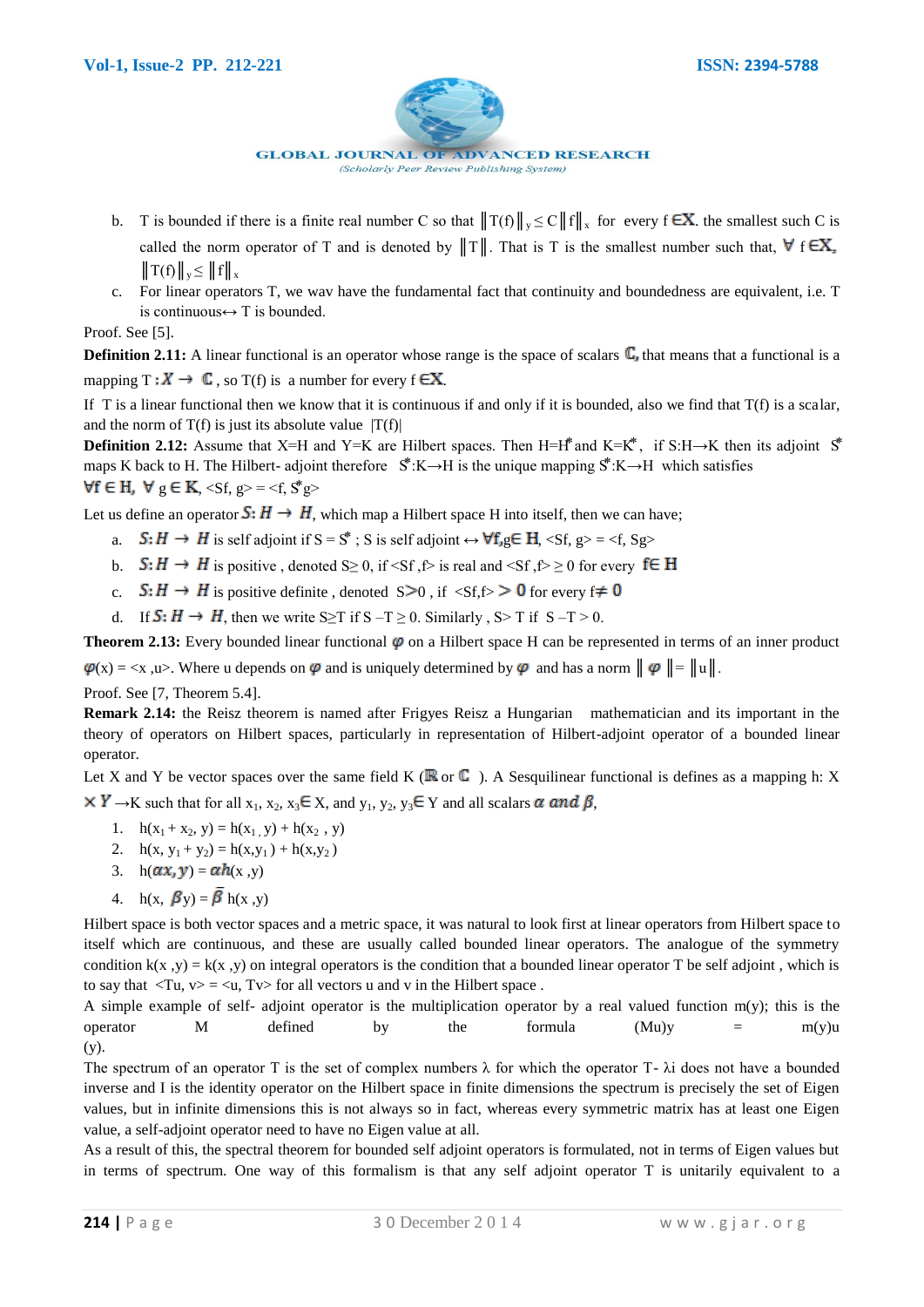

multiplication operator  $(Mu)y = m(y)u(y)$ , where the closure of the range of the function  $m(y)$  is the spectrum of T. this generalizes the statement that any real symmetric matrix is unitarily equivalent to a diagonal matrix with the Eigen value along the diagonal. That is, a unitary is an invertible operator that preserves the lengths of vectors.

# **3. LITERATURE REVIEW**

There were two competing mathematical strategies that were used in connection with physical theory, that is the matrix mechanics and wave mechanics that resulted from von Neumann and Dirac respectively. The concept of quantum mechanics emerged when both the two mentioned above tried to relate the formalisms of mathematics and physics. Von Neumann developed the separable Hilbert space formulation of quantum mechanics see Haag R. and Kastler D (1964). In his strategy, he recognized the mathematical framework of matrix mechanics (what's currently referred to as infinite dimensional separable Hilbert space where Hilbert space refers to a complete vector product space with an inner product). Dirac's attempt to prove the equivalence of matrix and wave mechanics made essential use of delta function which was in broad use by physicists before Dirac and it became widely known in his textbook (Dirac 1930). To provide more foundation to Dirac's formal framework, Schwartz's theory of distribution was essential (Schwartz's 1945; 1950- 1951) that made possible the generalization of Eigen vector decomposition theorem for self adjoint operators in rigged Hilbert space, for theorem see (Gelfand and Velenken. 1964; pp 119-127). The decomposition principle provides a rigorous way to handle observables such as position and momentum in a manner in which they are presented in Dirac's formalism.

Quantum mechanics is therefore regarded as a general theoretical framework of physical theories It consists of mathematical core which becomes physical theory when adding a set of correspondence rules telling us which mathematical objects we use in different physical situation. In contrast to classical physical theories, these corresponding rules are not intuitive as linear operators on Hilbert spaces are quite familiar (Michael M.W, 2012-8). It's often useful to divide physical experiments into two, that is preparation and measurement and this gives out a clear distinction between quantum and classical mechanics since in the latter we don't talk about measurement. The division of a physical experiment into a preparation on state and measurement of an observable quantity is reflected in mathematical structure of quantum mechanics. Observables are represented by Hermitian elements taken from algebra and assume that each element has an adjoint. The algebra is usually represented in terms of bounded linear operators  $\mathcal{B}(H)$  acting on a Hilbert

space H. A state in turn corresponds to a linear functional mapping observables onto a real number and hence words 'state' and 'observable' are used to refer to both physical concept and mathematical operator. And therefore in this text we explore the basic mathematical physics of quantum mechanics with a focus on Hilbert Space theory and application as well as theory of linear operators on Hilbert Space. We show how operators can be used to represent quantum observables and investigate the spectrum of various linear operators.

## **4. METHODOLOGY**

For a successful completion of this research, good background knowledge of the theory of operators, General Topology and Functional Analysis is crucial. We shall restate some known results which we may be useful to our work. We shall need a lot of information in the internet, especially the journals. We might be required to visit other libraries. For our presentations we shall use operator theory and analysis books while for the prerequisites on we shall use the ideas in Hilbert space problem book. Interaction with other mathematicians will be useful so we shall need to attend conferences locally and internationally. Lastly, we shall use the technical approach of tensor products in solving the stated problem. Initially, we examine the algebraic properties of tensor products, their norm properties and applicability in our case before applying it in finding a solution to our problem.

# **5. RESULTS**

**Theorem 5.1:** The norm of an inner product space X satisfies the following properties;  $\|x + y\|^2 + \|x - y\|^2 = 2(\|x\|^2 + \|y\|^2).$ Proof. Suppose x, y are orthogonal vectors in X, then,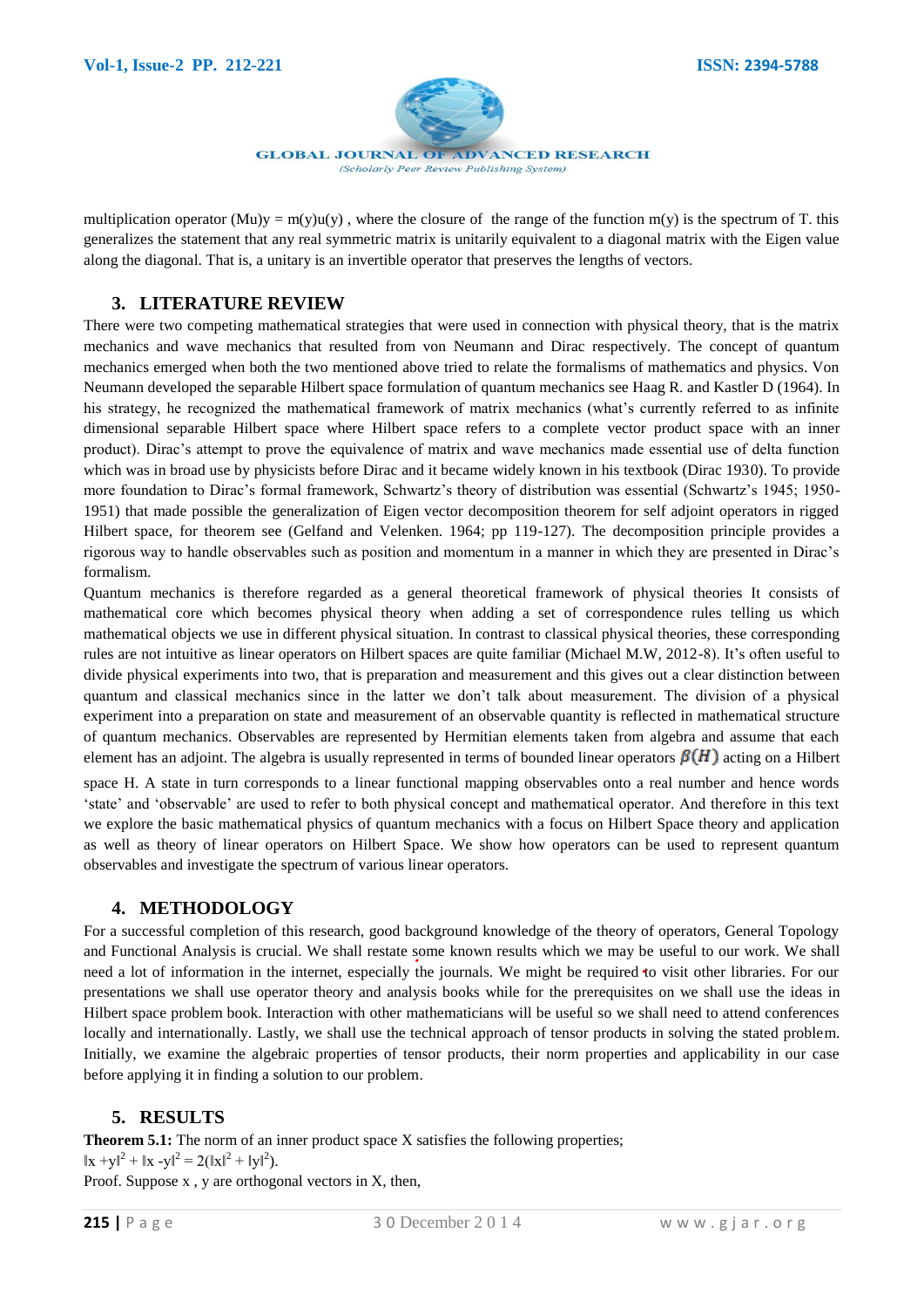

 $||x + y||^2 = \langle x + y, x + y \rangle$  $= ||x||^2 + ||y||^2 + \langle x, y \rangle + \langle y, x \rangle$  $= ||x||^2 + ||y||^2.$ 

Remark: if a norm does not satisfy the parallelogram equality, then it cannot be obtained from an inner product space. **Theorem 5.2:** The Cauchy Schwartz inequality states that if x,  $y \in X$ , then;  $\left| \langle x, y \rangle \right| \leq \|x\| \|y\|$ .

Proof. Let  $x, y \in X$ , if y=0, then both sides of the Cauchy Schwartz inequality will be equal to 0 and the inequality will hold. Suppose  $y \neq 0$ , consider the orthogonal decomposition (write x as a scalar multiple of y plus a vector w orthogonal to y),  $x = \sqrt{x}y^2$  + w where w is orthogonal to y. By the Pythagorean theorem,  $||x||^2 = ||\frac{\sqrt{x}}{||u||^2}||^2 + ||w||^2 = \frac{||\sqrt{x}}{||u||^2}||^2 + ||w||^2 = \frac{||\sqrt{x}}{||u||^2}||^2$  $\geq \frac{2\pi r}{\pi}$ y. Multiplying both sides of the above equation by lyl<sup>2</sup> and then taking square roots yields the Cauchy Schwartz

inequality. The triangular inequality states that the length of any side of a triangle is less than the sum of the lengths of the other two sides. If x ,y  $\in X$ , then ,  $||x + y|| \le ||x|| + ||y||$ . This theorem can be used to show that the shortest path between two points is a straight line segment. In inner product space, if  $x_n \to x$  and  $y_{n\to} y$ , then  $\langle x_n, y_n \rangle \to \langle x, y \rangle$ . See [2, Lemma 3.2].

**Remark 5.3:** An inner product space (or a pre-Hilbert space) is a vector space with inner product (x, y) defined on it. An element x of an inner product space X is said to be orthogonal to an element  $y \in X$  if  $\langle x, y \rangle = 0$ . It is denoted by  $x \perp y$ and we say that x and y are orthogonal. Similarly, for subsets **A,B** C X, we write  $x \perp A$  if  $x \perp a$  for all a  $\in A$ , and  $A \perp B$  if a  $\perp b$  for all a  $\in$  **A** and all b  $\in$  **B**.

From this point and in the sequel, we give results on posinormal operators on Hilbert spaces. Also all the complete fuzzy metric spaces herein are taken to be Hilbert spaces unless otherwise stated.

**Theorem 5.4:** Let T be an A-Contraction on a complete non - Archimedean fuzzy metric space *X* . Then *T* has a unique fixed point in X such that the sequence  $\left\{T \right\}^n x_0 \right\}$  converges to the fixed point, for any  $x_0 \in X$ .

**PROOF.** Fix  $x_0 \in X$  and define the iterative sequence  $\{x_n\}$  by  $x_n = T^n x_0$ *n*  $x_n = T^n x_0$  (equivalently,  $x_{n+1} = T x_n$ )

where  $T^{n}$  stands for the map obtained by n - time composition of T with T. Since T is an A-Contraction,  $\exists$  $\alpha \in A$  such that the definition 1.8 holds, i.e., *T*<sup>*n*</sup> stands for the map obtained by n - time composition of *T* with *T*. Since *T* is an <br> *A* such that the definition 1.8 holds, i.e.,<br>  $\mu(Tx, Ty, t) \ge \alpha \left( \mu(x, y, t) \right), \mu(x, Tx, t) , \mu(y, Ty, t) \right) \cdots (6)$ 

$$
\mu(Tx, Ty, t) \ge \alpha \big( \mu(x, y, t) , \mu(x, Tx, t) , \mu(y, Ty, t) \big) \cdots (6)
$$
  
for all  $x \ y \in X$  Now

for all 
$$
x, y \in X
$$
. Now,  
\n
$$
\mu(x_n, x_{n+1}, t) = \mu(Tx_{n-1}, Tx_n, t)
$$
\n
$$
\geq \alpha \Big( \mu(x_{n-1}, x_n, t) , \mu(x_{n-1}, Tx_{n-1}, t) , \mu(x_n, Tx_n, t) \Big)
$$
\n
$$
= \alpha \Big( \mu(x_{n-1}, x_n, t) , \mu(x_{n-1}, x_n, t) , \mu(x_n, x_{n+1}, t) \Big)
$$
\n
$$
\Rightarrow k \mu(x_n, x_{n+1}, t) \geq \mu(x_{n-1}, x_n, t)
$$

Continuing this way, we get  
\n
$$
\mu\left(x_n, x_{n+1}, t\right) \ge \frac{1}{k^n} \mu\left(x_0, x_1, t\right)
$$
\n
$$
\Rightarrow \lim_{n \to \infty} \mu\left(x_n, x_{n+1}, t\right) = 1
$$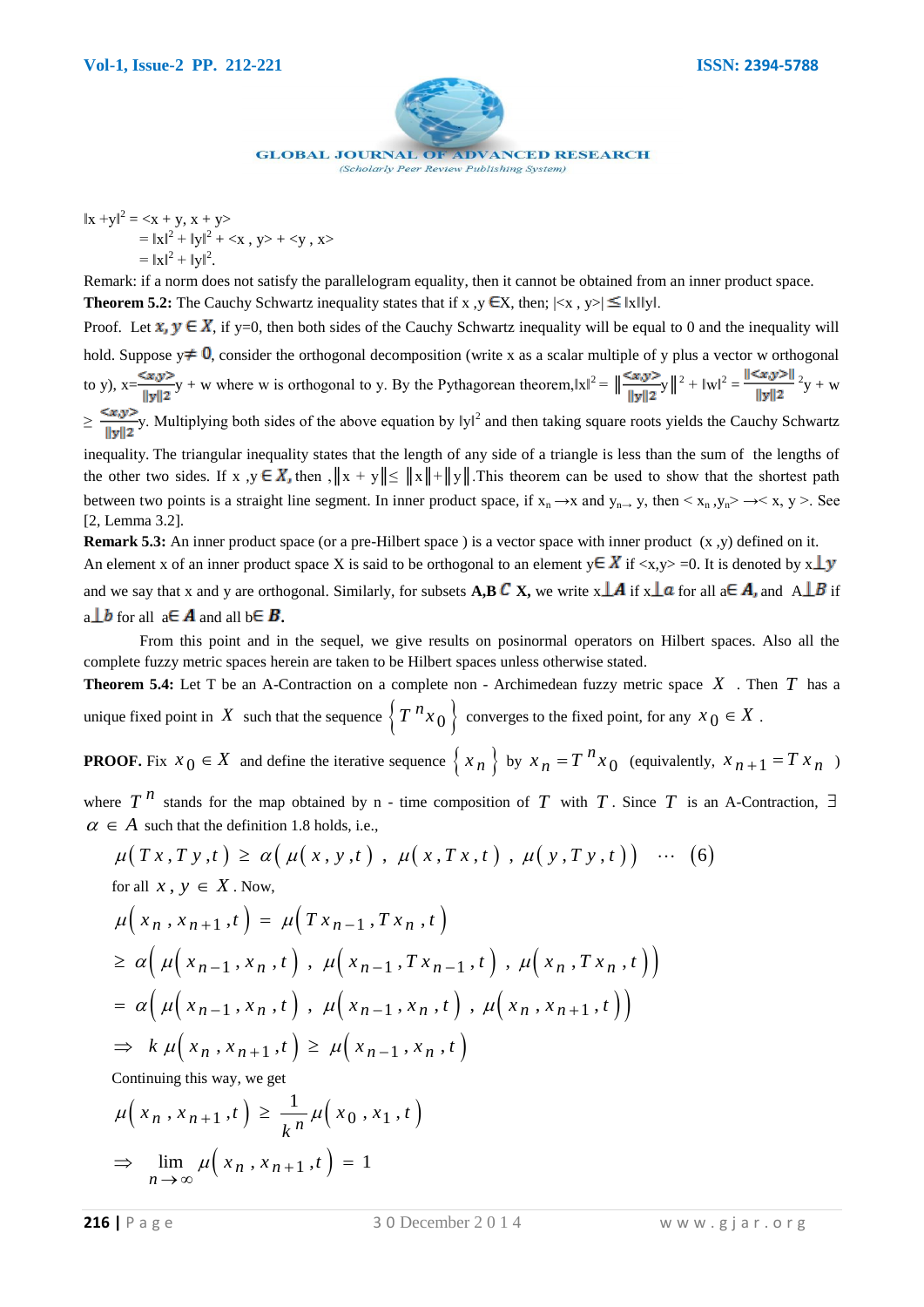

(Scholarly Peer Review Publishing System)

We now verify that  $\{x_n\}$  is Cauchy sequence.

We now verify that 
$$
\{x_n\}
$$
 is Cauchy sequence.  
\n
$$
\mu\Big(x_n, x_{n+p}, t\Big) \ge \mu\Big(x_n, x_{n+1}, t\Big) * \cdots * \mu\Big(x_{n+p-1}, x_{n+p}, t\Big)
$$

- $\lim_{n \to \infty} \mu\left(x_n, x_{n+p}, t\right) \ge 1 * \dots * 1 = 1$  $\lim_{x \to \infty} \mu\left(x\right)$ ⇒  $\lim_{n \to \infty} \mu(x_n, x_{n+p}, t) \ge 1 * ... * 1 = 1$
- $\lim_{n \to \infty} \mu\left(x_n, x_{n+p}, t\right) = 1$  $\lim_{x\to\infty}\mu\Big($  $\Rightarrow \lim_{n \to \infty} \mu(x_n, x_{n+p}, t) = 1$

Thus  $\{x_n\}$  is Cauchy sequence in X. Since X is complete, there exists  $x \in X$  such that  $x_n \to x$  as  $n \to \infty$ .

Again, with 
$$
x = x'
$$
 and  $y = x_n$ , the inequality (6) gives  
\n
$$
\mu\Big(Tx, x_{n+1}, t\Big) = \mu\Big(Tx', Tx_n, t\Big)
$$
\n
$$
\geq \alpha\Big(\mu\Big(x', x_n, t\Big), \mu\Big(x', Tx', t\Big), \mu\Big(x_n, Tx_n, t\Big)\Big) \quad \forall \ n \in N.
$$
\nBy allowing  $n \to \infty$  and using the continuity of  $\alpha$ , we get  
\n
$$
\mu\Big(Tx', x', t\Big) \geq \alpha\Big(\mu\Big(x', x', t\Big), \mu\Big(x', Tx', t\Big), \mu\Big(x', x', t\Big)\Big)
$$
\ni.e.,  $\mu\Big(Tx', x', t\Big) \geq \alpha\Big(1, \mu\Big(Tx', x', t\Big), 1\Big)$   
\n
$$
k \mu\Big(Tx', x', t\Big) \geq 1 \implies \mu\Big(Tx', x', t\Big) = 1 \implies Tx' = x'.
$$
\nNow, if  $w \in X$  satisfies,  $Tw = w$ , then by taking  $x = w$  and  $y = x'$  in (6) we get  
\n
$$
\mu\Big(w, x', t\Big) = \mu\Big(Tw, x', t\Big)
$$
\n
$$
\geq \alpha\Big(\mu\Big(w, x', t\Big), \mu\Big(Tw, w, t\Big), \mu\Big(Tx', x', t\Big)\Big)
$$
\n
$$
\geq \alpha\Big(\mu\Big(w, x', t\Big), 1, 1\Big)
$$
\n
$$
\Rightarrow k \mu\Big(w, x', t\Big) \geq 1 \implies \mu\Big(w, x', t\Big) = 1 \implies w = x'.
$$
\nThis completes the proof.

**THEOREM 4.6** Let  $\alpha \in A$  and  $\{T_n\}$  be a sequence of self-maps on the complete non - Archimedean fuzzy metric space  $(X, \mu, *)$  such that  $\mu(T_i x, T_j y, t) \ge \alpha \Big(\mu(x, y, t) , \mu(x, T_i x, t) , \mu(y, T_j y, t) \Big) \cdots (7)$ metric space  $(X, \mu, *)$  such that

$$
\mu\big(T_i x, T_j y, t\big) \ge \alpha\big(\mu\big(x, y, t\big), \mu\big(x, T_i x, t\big), \mu\big(y, T_j y, t\big)\big) \quad \cdots \quad (7)
$$

for all  $x, y \in X$  and  $k \in (0, 1)$ . Then  $\left\{T_n\right\}$  has a unique common fixed point in X.

**PROOF.** Taking any  $x_0 \in X$ , we define  $x_n = T_n x_{n-1}$  for each  $n \in N$ . Now from (7), we have  $\mu(x_1, x_2, t) = \mu(T_1 x_0, T_2 x_1, t)$  $\ge \alpha \left( \mu \left( x_0, x_1, t \right) , \mu \left( x_0, T_1 x_0, t \right) , \mu \left( x_1, T_2 x_1, t \right) \right)$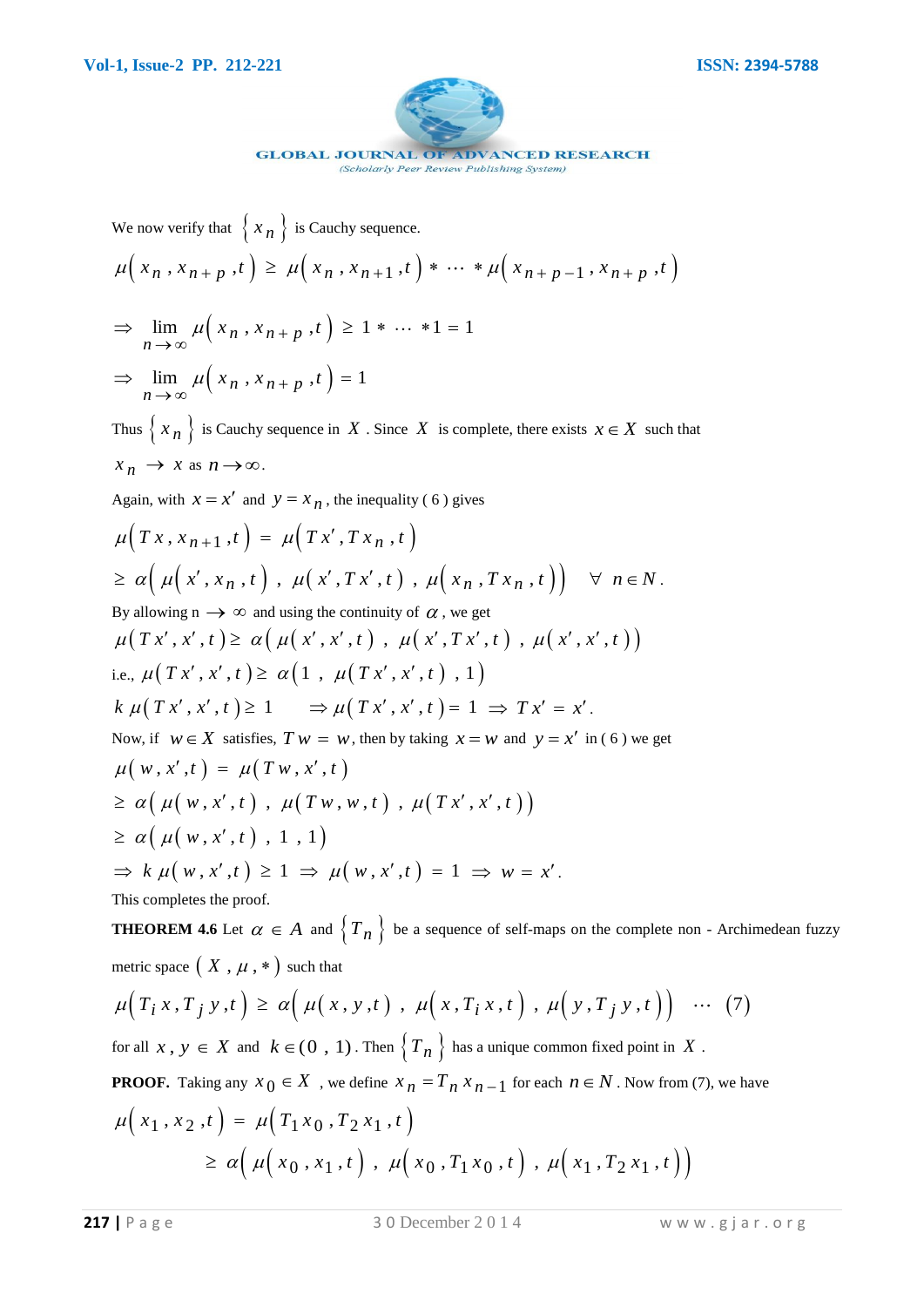

**ADVANCED RESEARCH GLOBAL JOURNAL OF** 

$$
\geq \alpha \Big( \mu \Big( x_0, x_1, t \Big) , \mu \Big( x_0, x_1, t \Big) , \mu \Big( x_1, x_2, t \Big) \Big)
$$
  

$$
k \mu \Big( x_1, x_2, t \Big) \geq \mu \Big( x_0, x_1, t \Big)
$$

Similarly, we have

Similarly, we have  
\n
$$
k \mu(x_2, x_3, t) \ge \mu(x_1, x_2, t)
$$
  
\n $\Rightarrow \mu(x_2, x_3, t) \ge \frac{1}{k} \mu(x_1, x_2, t) \ge \frac{1}{k^2} \mu(x_0, x_1, t)$ 

Inductively, we have

Inductively, we have  
\n
$$
\mu\left(x_n, x_{n+1}, t\right) \ge \frac{1}{k^n} \mu\left(x_0, x_1, t\right)
$$
\n
$$
\Rightarrow \lim_{n \to \infty} \mu\left(x_n, x_{n+1}, t\right) = 1
$$

We now verify that  $\{ x_n \}$  is Cauchy sequence.

We now verify that 
$$
\{x_n\}
$$
 is Cauchy sequence.  
\n
$$
\mu\Big(x_n, x_{n+p}, t\Big) \ge \mu\Big(x_n, x_{n+1}, t\Big) * \cdots * \mu\Big(x_{n+p-1}, x_{n+p}, t\Big)
$$

$$
\Rightarrow \lim_{n \to \infty} \mu(x_n, x_{n+p}, t) \ge 1 * \dots * 1 = 1
$$
  

$$
\Rightarrow \lim_{n \to \infty} \mu(x_n, x_{n+p}, t) = 1
$$

Therefore  $\{x_n\}$  is Cauchy sequence in the complete fuzzy metric space X, so it converges to  $x' \in X$ . Next, Therefore  $\left\{ x_n \right\}$  is Cauchy sequence in the complete fuzzy metric space  $X$ , s<br>  $\mu\left(x', T_n x', t\right) \ge \mu\left(x', x_{m+1}, t\right) * \mu\left(x_{m+1}, T_n x', t\right)$  $\mu(x', T_n x', t) \ge \mu(x', x_{m+1}, t) * \mu(x_{m+1}, T_n x', t)$ <br>=  $\mu(x', x_{m+1}, t) * \mu(T_{m+1} x_m, T_n x', t)$  $\mu(x', T_n x', t) \ge \mu(x', x_{m+1}, t) * \mu(x_{m+1}, T_n x', t)$ <br>=  $\mu(x', x_{m+1}, t) * \mu(T_{m+1} x_m, T_n x', t)$ <br> $\ge \mu(x', x_{m+1}, t) * \alpha(\mu(x_m, x', t), \mu(T_{m+1} x_m, x_m, t), \mu(T_n x', x', t))$ =  $\mu(x, x_{m+1},t) * \mu(T_{m+1}x_m, T_n x, t)$ <br>  $\geq \mu(x', x_{m+1},t) * \alpha(\mu(x_m, x',t), \mu(T_{m+1}x_m, x_m, t), \mu(T_n x', x', t))$ <br>  $\geq \mu(x', x_{m+1},t) * \alpha(\mu(x_m, x', t), \mu(x_{m+1}, x_m, t), \mu(T_n x', x', t))$  $\geq \mu(x', x_{m+1}, t) * \alpha(\mu(x_m, x', t), \mu(x_{m+1}, x_m, t), \mu(T_n x', x', t))$ 

Letting  $m \rightarrow \infty$ , recalling that  $\alpha$  is continuous on  $\mathbb{R}^3_+$ , we obtain

$$
\mu\Big(T_n x', x', t\Big) \ge \mu\Big(x', x', t\Big) * \alpha\Big(\mu\Big(x', x', t\Big), \mu\Big(x', x', t\Big), \mu\Big(T_n x', x', t\Big)\Big)
$$
  
\n
$$
\Rightarrow \mu\Big(T_n x', x', t\Big) \ge \alpha\Big(1, 1, \mu\Big(T_n x', x', t\Big)\Big)
$$
  
\n
$$
\Rightarrow \mu\Big(T_n x', x', t\Big) = 1 \Rightarrow T_n x' = x' \quad \forall n \in N.
$$

For uniqueness of the fixed point x, we suppose  $T_n$   $y = y$  for some  $y \in X$  and for all  $n \in N$ . Then by ( 7 ), we have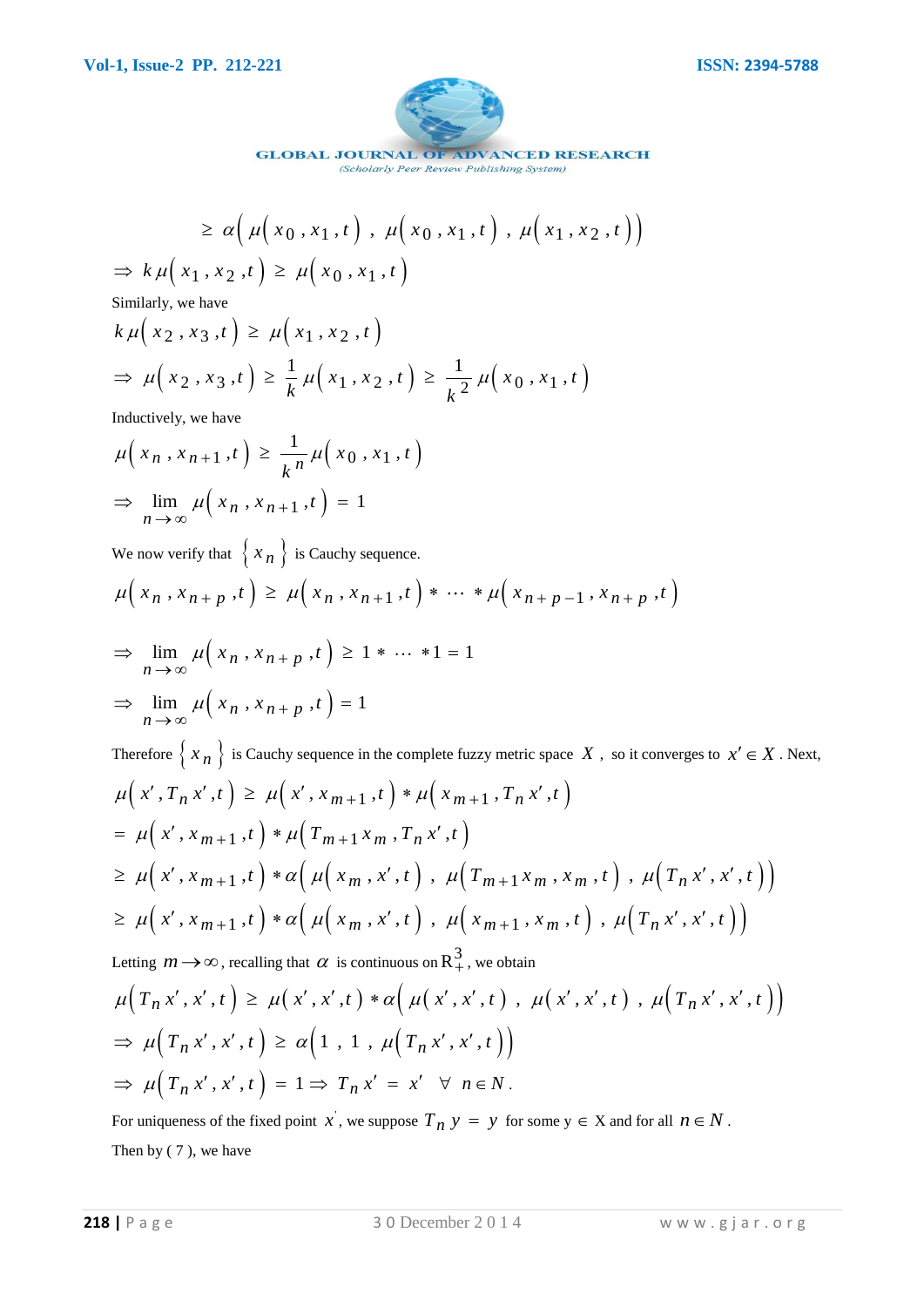

$$
\mu(x', y, t) = \mu(T_i x', T_j y, t)
$$
  
\n
$$
\geq \alpha (\mu(x', y, t), \mu(x', T_i x', t), \mu(y, T_j y, t))
$$
  
\n
$$
= \alpha (\mu(x', y, t), 1, 1) \Rightarrow x' = y.
$$

**THEOREM 4.7** Let X be a set with two non - Archimedean fuzzy metrics  $\mu$  and  $\partial$  satisfying the following conditions:

- (i)  $\mu(x, y, t) \ge \partial(x, y, t)$  for all  $x, y \in X$ .
- (ii)  $X$  is complete with respect to  $\mu$ .

(iii)  $S$ ,  $T$  are self maps on  $X$ , such that  $T$  is continuous with respect to  $\mu$  and

X is complete with respect to 
$$
\mu
$$
.  
\nS, T are self maps on X , such that T is continuous with respect to  $\mu$  and  
\n $\partial(Tx, Sy, t) \ge \alpha(\partial(x, y, t), \partial(x, Tx, t), \partial(y, Sy, t))$ 

for all  $x, y \in X$  and for some  $\alpha \in A$ .

Then  $S$  and  $T$  have a unique common fixed point.

**PROOF.** Take any  $x_0 \in X$ . For each  $n \in N$ , we define  $x_n = S x_{n-1}$ , when *n* is even and

$$
x_n = Tx_{n-1}
$$
, when *n* is odd. Then, by inequality in the above condition (iii) we get  
\n
$$
\partial(x_1, x_2, t) = \partial(Tx_0, Sx_1, t)
$$
\n
$$
\geq \alpha \Big( \partial(x_0, x_1, t), \partial(x_0, Tx_0, t), \partial(x_1, Sx_1, t) \Big)
$$
\n
$$
\geq \alpha \Big( \partial(x_0, x_1, t), \partial(x_0, x_1, t), \partial(x_1, x_2, t) \Big)
$$
\n
$$
\Rightarrow k \partial(x_1, x_2, t) \geq \partial(x_0, x_1, t)
$$

In general, for any 
$$
n \in N
$$
 we get ( as in the proof of the of the previous theorem) that  
\n
$$
\partial \left( x_n, x_{n+1}, t \right) \ge \frac{1}{k^n} \partial \left( x_0, x_1, t \right) \text{ for some } k \in (0, 1).
$$
\n
$$
\Rightarrow \mu \left( x_n, x_{n+1}, t \right) \ge \partial \left( x_n, x_{n+1}, t \right) \ge \frac{1}{k^n} \partial \left( x_0, x_1, t \right) \text{ (By the condition (i))}
$$
\n
$$
\Rightarrow \lim_{n \to \infty} \mu \left( x_n, x_{n+1}, t \right) = 1
$$

This implies that  $\{x_n\}$  is a Cauchy sequence in X with respect to  $\mu$  and hence by condition (ii), we have  $\lim_{n \to \infty} \mu\left(x_n, x', t\right) = 1$  $\mu(x_n, x', t)$  $\lim_{n \to \infty} \mu(x_n, x', t) = 1$  for some  $x' \in X$ .

Since  $T$  is given to be continuous with the respect to  $\mu$  we have

Since 
$$
T
$$
 is given to be continuous with the respect to  $\mu$  we have  
\n
$$
1 = \lim_{n \to \infty} \mu\left(x_{2n+1}, x', t\right) = \lim_{n \to \infty} \mu\left(T x_{2n}, x', t\right) = \mu\left(T x', x', t\right)
$$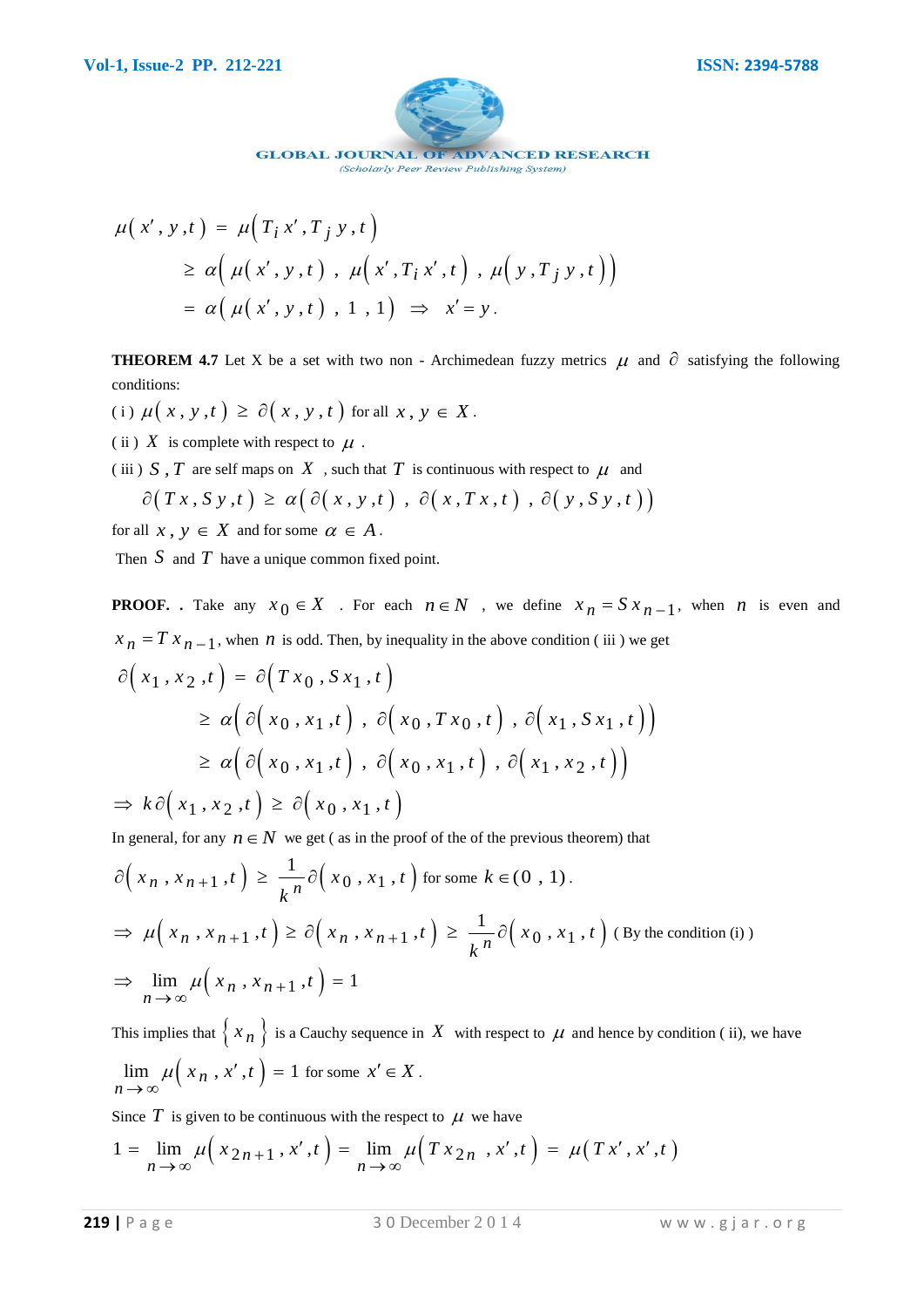

(Scholarly Peer Review Publishing System)

$$
\Rightarrow Tx' = x'.
$$
  
\nNow, by condition (iii)  
\n
$$
\partial(x', Sx', t) = \partial(Tx', Sx', t)
$$
  
\n
$$
\geq \alpha(\partial(x', x', t), \partial(x', Tx', t), \partial(x', Sx', t))
$$
  
\n
$$
= \alpha(1, 1, \partial(x', Sx', t))
$$
  
\n
$$
\Rightarrow Sx' = x'.
$$

Thus  $x'$  is a common fixed point of  $S$  and  $T$ .

For the uniqueness, let y be any common fixed point of  $S$  and  $T$  in  $X$ . Then by condition (iii),  $\partial (x, y, t) = \partial (Tx, S y, t)$ 

$$
\partial(x, y, t) = \partial(T x, S y, t)
$$
  
\n
$$
\partial(x, y, t) = \partial(T x, S y, t)
$$
  
\n
$$
\geq \alpha \Big( \partial(x, y, t) , \partial(x, Tx, t) , \partial(y, S y, t) \Big)
$$
  
\n
$$
= \alpha \Big( \partial(x, y, t) , 1 , 1 \Big)
$$
  
\n
$$
\Rightarrow \partial(x, y, t) = 1 \Rightarrow x = y.
$$

This completes the proof.

#### **6. APPLICATIONS IN QUANTUM MECHANICS**

A beautiful application of the spectral theorem was found by John von Neumann. Problems regarding the relationship between time and space had arisen in thermodynamics and elsewhere and the expectation that after a given interval the averages of time and space shall agree was solved when Von Neumann came up with theorem of operator theory regarding the Hilbert space. This theorem can be deduced from a spectral theorem for unitary operators which are analogous to the spectral theorem for self-adjoint operators.

Von Neumann realized that Hilbert spaces and their operators provide the correct mathematical tools to formalize the laws of quantum mechanics, introduces in the 1920's by Heisenberg and Schrodinger . The state of a physical system at an instant of time is the list of all its future behavior, basically this is the list of the position and momentum vectors of all the constituent particles.

In von Neumann's formulation of quantum mechanics, to each physical system there is associated a Hilbert space H, and a state of the system is represented by a unit vector u in H. Vectors which differ only by multiplication with a scalar determine the same state. Associated to each observable quantity for example the total energy of the system or even the momentum of a particle within a given domain are self-adjoint operator Q on H whose spectrum is the set of all observed values of that quantity.

This brings out the clear relationship between state and observable that is, when a system is in a given state described by a unit vector u in H, the expected value of observable quantity corresponding to a given self-adjoint operator Q is the inner product <Qu, u> . The relationship between states and observables reflects the self contradictory behavior of quantum mechanics;

Example: In quantum mechanics, the observables of a system are represented by a space A of linear operators on a Hilbert space H. A state of a quantum mechanical system is a linear functional on the space A of observables with the following two properties:

- i.  $u(A^*A) \ge 0$  for all  $A \in A$ ,
- ii.  $u(I) = 1$